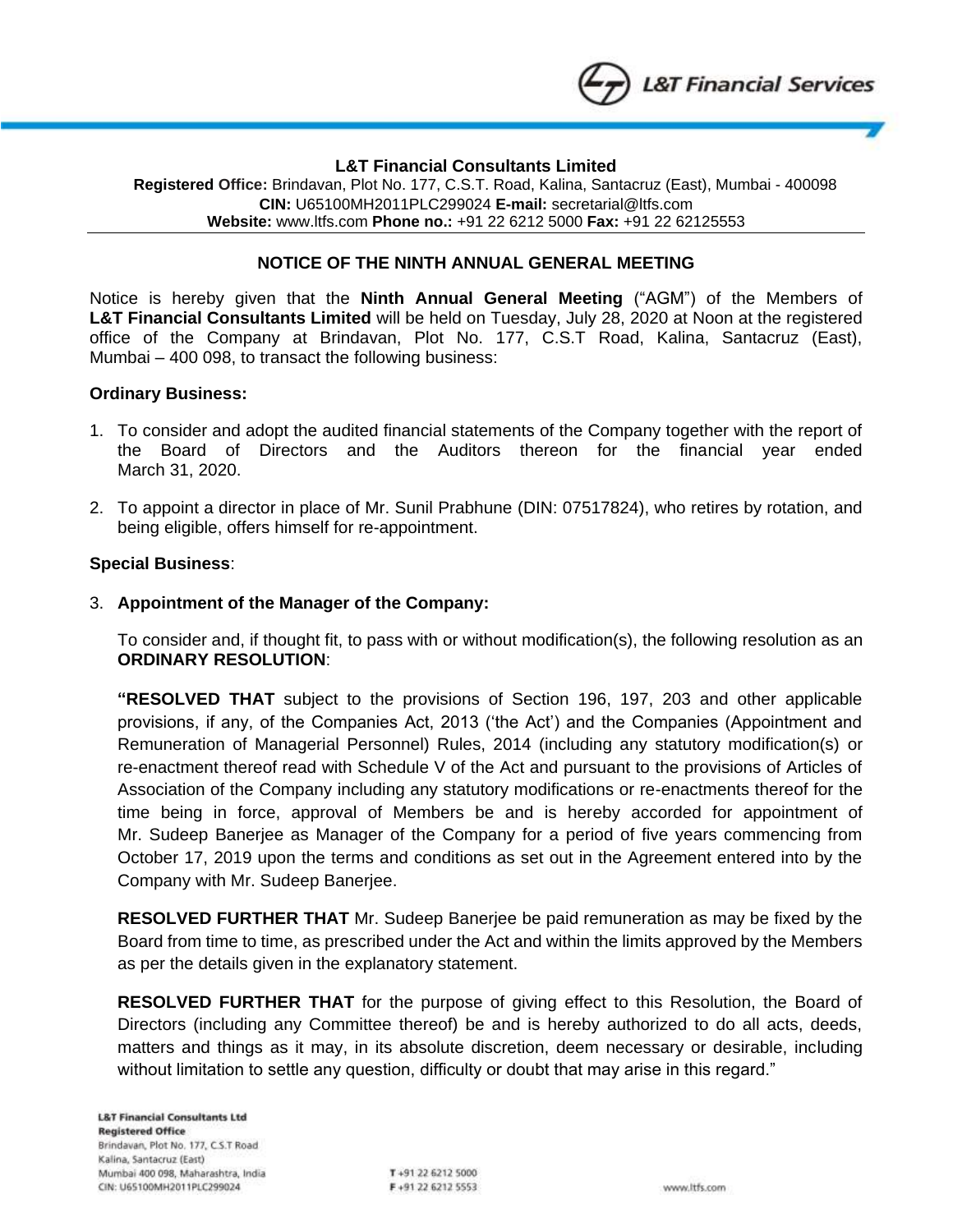

## 4. **Appointment of Dr. Rupa Rege Nitsure (DIN: 07503719) as a Non - Executive Director of the Company:**

To consider and, if thought fit, to pass the following Resolution, with or without modifications, as an **ORDINARY RESOLUTION:**

**"RESOLVED THAT** pursuant to the provisions of Sections 152, 161 and other applicable provisions, if any, of the Companies Act, 2013 ("the Act"), rules made thereunder (including any statutory modification(s) or re-enactments thereof for the time being in force) and pursuant to the provisions of the Articles of Association of the Company, Dr. Rupe Rege Nitsure (DIN: 07503719), who was appointed as an Additional Director up to the date of the Annual General Meeting of the Company, and is eligible for appointment as a Director and in respect of whom Company has received a notice under the provisions of Section 160 of the Act, proposing her candidature for the office of the Director, be and is hereby appointed as a Director of the Company, liable to retire by rotation."

> By Order of the Board of Directors For **L&T Financial Consultants Limited**

**Gufran Ahmed Siddiqui Authorised Signatory**

Date: July 3, 2020 Place: Mumbai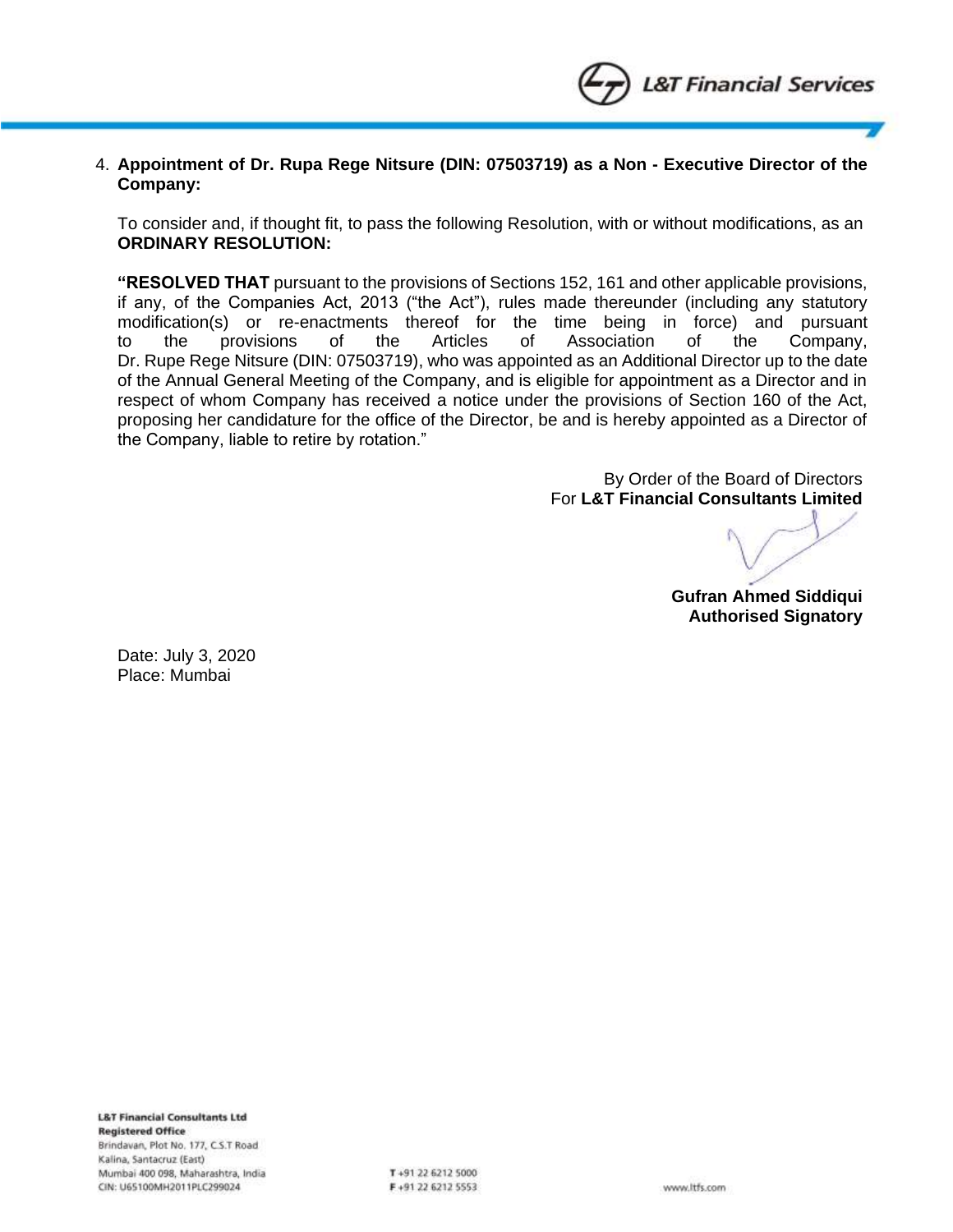

#### **NOTES:**

- 1. The Statement as required under Section 102 of the Companies Act, 2013 ("the Act") is annexed to the Notice.
- 2. **A MEMBER ENTITLED TO ATTEND AND VOTE AT THE NINTH ANNUAL GENERAL MEETING ("AGM") IS ENTITLED TO APPOINT ONE OR MORE PROXIES TO ATTEND AND VOTE, INSTEAD OF HIMSELF/HERSELF AND THE PROXY NEED NOT BE A MEMBER OF THE COMPANY.**

Pursuant to the provisions of Section 105 of the Act and Rule 19 of the Companies (Management and Administration) Rules, 2014, a person can act as proxy on behalf of Members not exceeding fifty and holding in the aggregate not more than ten percent of the total share capital of the Company carrying voting rights. However, a Member holding more than ten percent of the total share capital of the Company carrying voting rights may appoint a single person as proxy and such person shall not act as proxy for any other person or Member. The instrument appointing a proxy should, however, be deposited at the registered office of the Company not less than forty-eight hours before the commencement of the AGM. Further, the proxy holder shall carry a valid proof of identity at the AGM.

- 3. Members are requested to intimate change, if any, in their address to the Company at its registered office.
- 4. Proxy register shall be made available for inspection during the period beginning twenty-four hours before the time fixed for the commencement of the Meeting and ending with the conclusion of the Meeting. Inspection shall be allowed between 9.30 a.m. and 6.00 p.m.
- 5. The Members are requested to bring their copy of the Annual Report to the AGM.
- 6. Corporate members intending to send their authorised representative(s) to attend the AGM are requested to send a duly certified copy of the Board Resolution authorising their representative(s) to attend and vote at the AGM.
- 7. In case of joint holders attending the meeting, only such joint holder who is higher in the order of names will be entitled to vote.
- 8. The Members/ Proxies should fill the Attendance Slip for attending the AGM.
- 9. All documents referred to in the Notice, if any, are available for inspection at the registered office on any working day of the Company, between 9.30 a.m. to 6.00 p.m. from the date of dispatch of the Notice up to and including the date of the AGM and at the AGM venue.
- 10. Additional information of Directors seeking appointment/re-appointment at the ensuing AGM, as required under Clause 1.2.5 of the Secretarial Standard on General Meetings issued by the Institute of Company Secretaries of India ("SS-2"), is annexed to the Notice.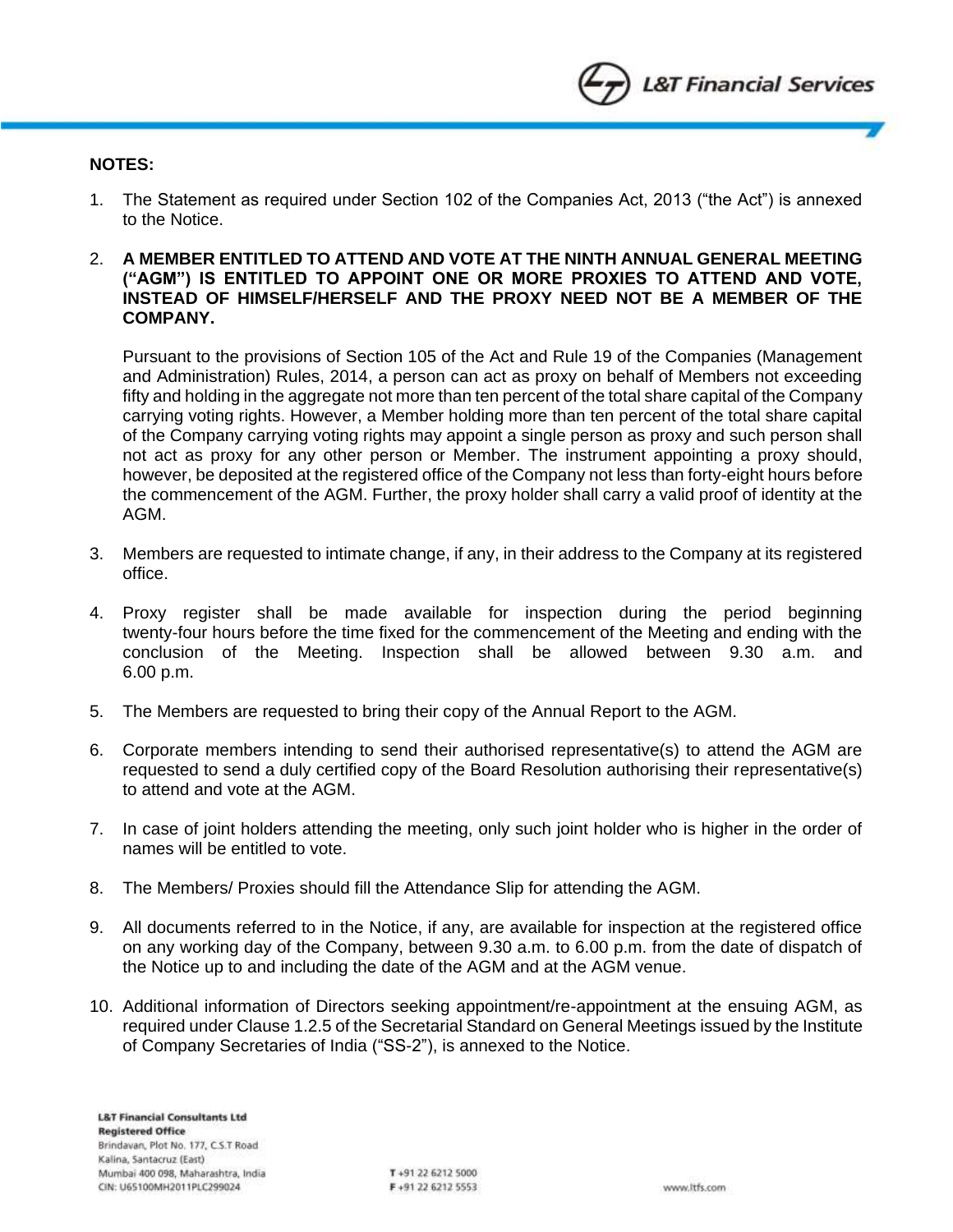

# **EXPLANATORY STATEMENT PURSUANT TO SECTION 102 OF THE COMPANIES ACT, 2013 ("THE ACT") FORMING PART OF THE NOTICE DATED JULY 3, 2020**

The following Explanatory Statement relating to the accompanying Notice sets out all material facts in respect of the resolutions:

#### **Item No 3:**

Pursuant to the provisions of Section 203 of the Act, every listed company and every other public company having a paid-up share capital of Rs. 10 crore or more are required to have whole-time key managerial personnel i.e. either a Managing Director or a Chief Executive Officer or a Manager and in their absence, a whole-time director.

Considering that the paid-up capital of the Company is above Rs. 10 crore, the Board of Directors of the Company at its meeting held on October 17, 2019 had subject to approval of Members of the Company proposed the appointment of Mr. Sudeep Banerjee as the Manager of the Company for a period of five years commencing from October 17, 2019.

Mr. Banerjee is the Chief Human Resources Officer at L&T Financial Services ("LTFS"). He is responsible for driving the overall culture of the organization through turnkey strategic projects and operational HR solutions along with acquiring and managing the right people for the right businesses. As the leader of human capital management of the Company, Mr. Banerjee also oversees various areas of HR transformation, employee development & leadership development programmes, succession planning, employee recognition & engagement, change management, performance management as well as employee grievance redressal system.

Mr. Banerjee has over two decades of diverse sector experience and has worked extensively on organization change management, talent acquisition, talent management, M&A and learning and development. Prior to joining LTFS in October 2017, Mr. Banerjee was with DHFL Pramerica Life Insurance for over four and half years. He has also been associated with Bharti Airtel, PepsiCo, TCS and Aventis Pharma in the past. He strongly believes in 'measures that matter' and takes a keen interest in facilitating diversity and inclusion in the workplace and the use of data analytics in HR.

A management graduate from the University of Calcutta, Mr. Banerjee enjoys reading, travel & wildlife.

The Board is of the view that his appointment as the Manager of the Company would be of immense significance to the Company and accordingly recommends his appointment.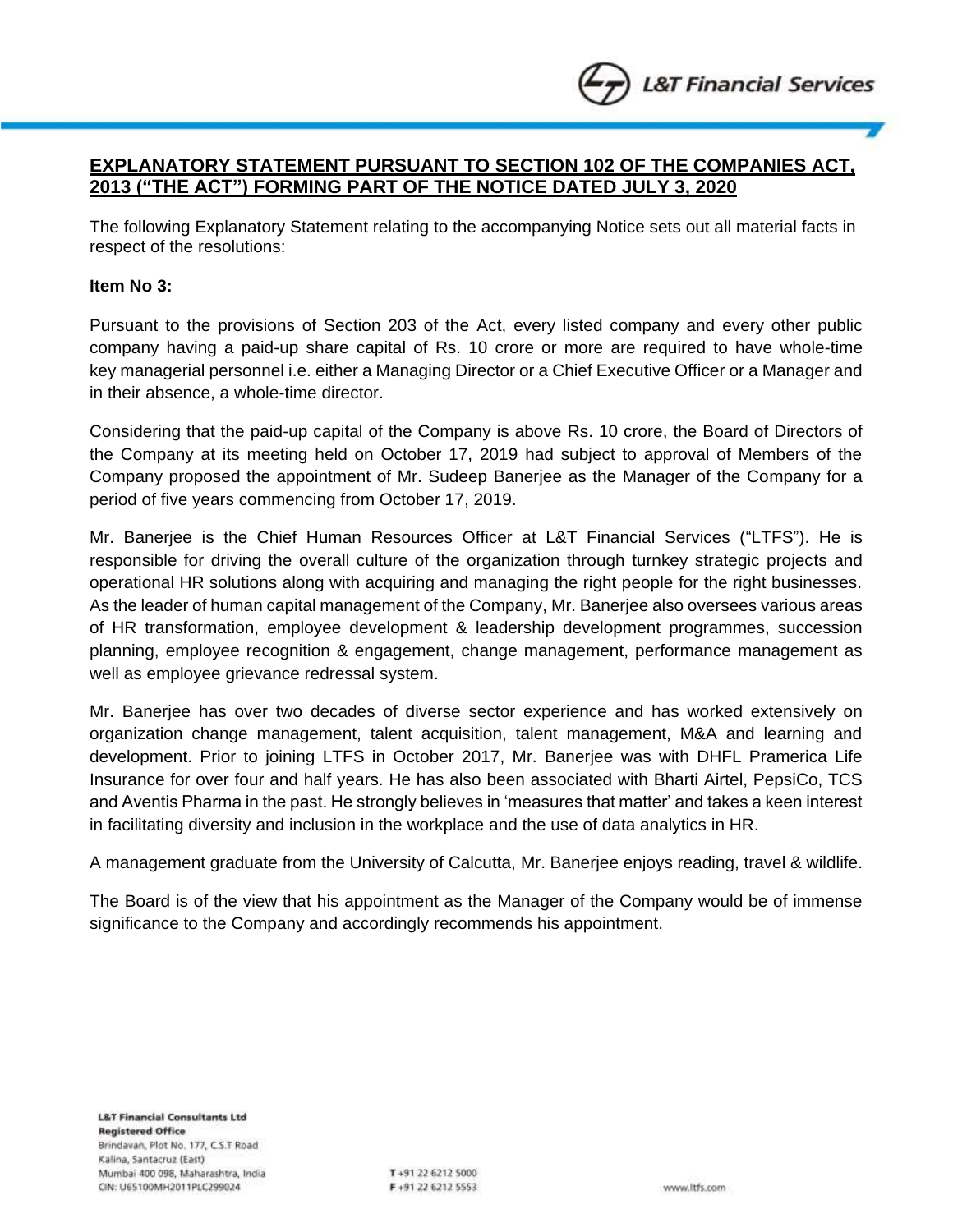As required under Section 196(4) of the Act, the material terms and conditions of the Agreement entered with Mr. Banerjee are as under:

## **Remuneration Details**

## **a. Basic Salary:**

In the range of Rs. 59,00,000/- (Rupees Fifty Nine Lakhs Only) to Rs. 1,18,00,000/- (Rupees One Crore Eighteen Lakhs Only) per annum.

## **b. Allowances:**

- House Rent Allowance-In the range of Rs. 29,00,000/- (Rupees Twenty Nine Lakhs Only) to Rs. 58,00,000/- (Rupees Fifty Eight Lakhs Only) per annum.
- Special Allowance-In the range of Rs. 44,00,000/- (Rupees Forty Four Lakhs Only) to Rs. 88,00,000/- (Rupees Eighty Eight Lakhs Only) per annum.
- Leave Travel Allowance In the range of Rs. 4,00,000/- (Rupees Four Lakhs Only) to Rs. 8,00,000/- (Rupees Eight Lakhs Only) per annum.

## **c. Variable Remuneration:**

In the range of Rs. 49,00,000/- (Rupees Forty Nine Lakhs Only) to Rs. 98,00,000/- (Rupees Ninety Eight Lakhs Only) per annum.

# **d. Perquisites:**

- The Manager shall be entitled to club membership, telephone and other communication facilities, medical and personal accident insurance, term life insurance, benefits applicable to other employees, etc., in accordance with the policies of the Company.
- The Manager would be eligible for Matching Grant under the relevant Group Scheme as per the Company's policy.
- The Manager shall be entitled to Company's contribution to Provident Fund, benefits of Gratuity, earned leave and encashment of earned leave at the end of the tenure.

#### **Duties and powers**

a) The Manager shall devote his time and attention to the business of the Company and carry out such duties as may be entrusted to him by the Board from time to time and separately communicated to him. Subject to the superintendence, control and direction of the Board, the

**L&T Financial Services**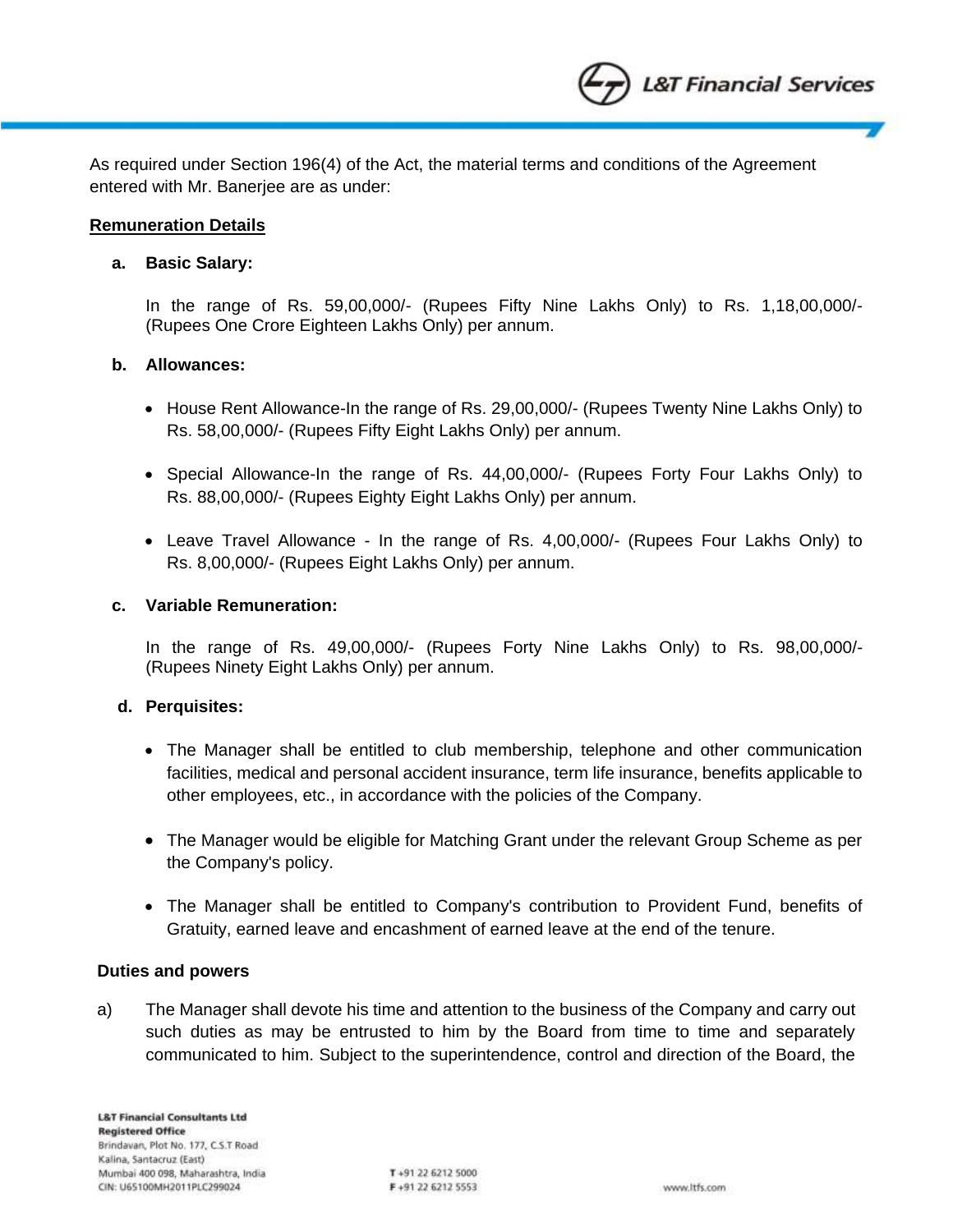Manager shall manage the affairs of the Company in the best interests of the business of the Company, including performing duties as assigned by the Board from time to time.

**L&T Financial Services** 

Without prejudice to the generality of the foregoing, the Manager is vested with the powers as stated below:

- i. To insure the property of the Company to such extent and in such a manner as may be deemed necessary;
- ii. To ensure compliance with the requirements of all applicable laws and to authorize any employee to make necessary application to any regulatory body for necessary approvals;
- iii. To represent the Company either personally or otherwise before Central and State Governments and all other authorities or bodies, regulatory and otherwise;
- iv. To exercise such other powers as the Board of Directors (including any Committee thereof) and/or the Company in the General Meeting may delegate to the Manager from time to time; and.
- v. To delegate any of the powers, authorities and discretions for the time being vested in the Manager to any other official.

The Manager undertakes to employ the best of his skill and ability to make his utmost endeavours to promote the interests and welfare of the Company and to conform to and comply with the directions and regulations of the Company and all such orders and directions as may be given to him from time to time by the Board (including any Committee thereof).

The material terms and conditions of the Agreement entered with Mr. Banerjee, pursuant to Section 196 (4) of the Companies Act, 2013 will be kept at the registered office of the Company for the perusal of Members.

The Board recommends the Ordinary Resolution set forth in Item No. 3 of the Notice for approval of the Members.

Save and except Mr. Banerjee being the appointee, none of the Directors or Key Managerial Personnel of the Company including their relatives is, in anyways concerned or interested in the Resolution.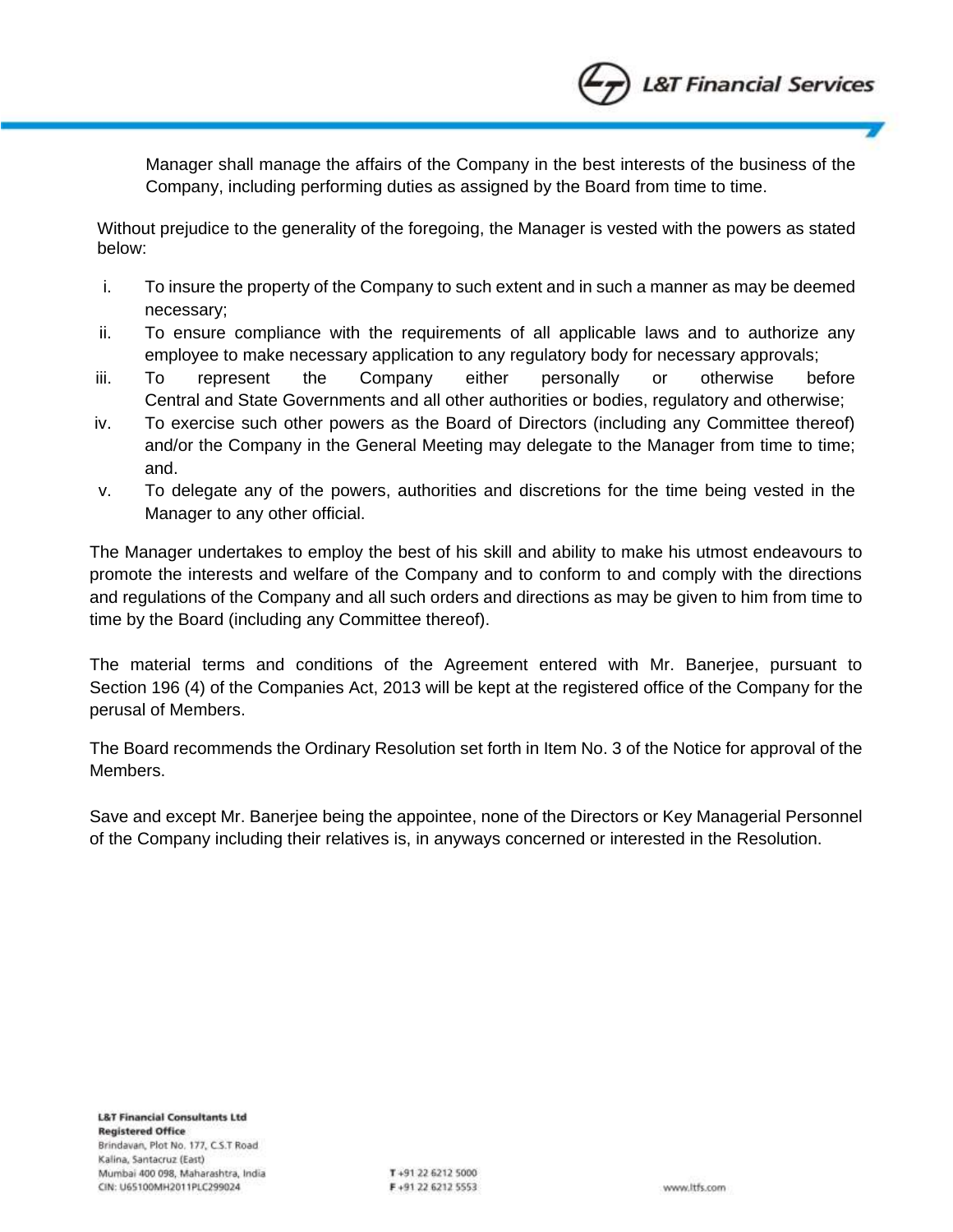

#### **Item No 4:**

The Board had appointed Dr. Rupa Rege Nitsure (DIN: 07503719), as an Additional Director of the Company with effect from May 11, 2020, in accordance with the provisions of Section 161 of the Act. Dr. Nitsure holds office as a Director up to the date of this Annual General Meeting.

The Company has received a notice, in accordance with the provisions of Section 160 of the Act proposing the candidature of Dr. Nitsure for the office of Director. For the information of Members, the Company has received a declaration from Dr. Nitsure that she is not disqualified to be a director under the Act.

Dr. Nitsure is the Group Chief Economist of L&T Financial Services ("LTFS") since March 2015, responsible for tracking and forecasting macroeconomic trends and policy developments.

Prior to joining LTFS, she held the position of Chief Economist at Bank of Baroda (2003-2015) and Senior Economist at ICICI (DFI) and ICICI Bank (1989-2003). At Bank of Baroda, she also headed Investor Relations and regularly represented the Bank in several deal and non-deal road-shows in India and abroad.

Her professional career has spanned across banking and policy related assignments. Dr. Nitsure has served on the critical committees of the Government of India and Reserve Bank of India, most recently the Expert Committee to revise & strengthen the Monetary Policy Framework, chaired by Dr. Urjit Patel.

Dr. Nitsure is a regular commentator on economic and policy issues on print & electronic media and also All India Radio (AIR). Dr. Nitsure is a frequent contributor of articles and columns to Indian newspapers.

Dr. Nitsure is on the Academic Council of the School of Economics (Post Graduate Department of Economics), Mumbai University, on the Board of Studies of the Gokhale Institute of Politics & Economics and a Honourary Fellow of the Indian School of Political Economy, Pune. Dr. Nitsure is a Member of the Indian Banks Association's Monetary Policy Consultative Group and serves on the Editorial Advisory Board of the Indian Institute of Banking and Finance's (IIBF) Journal Bank Quest. She is also a member of the CII's Economic Affairs Committee (West Zone).

Dr. Nitsure also acts as the Guest Faculty for Bankers Quotient Academy that is engaged with developing the future leadership in the Indian Banking industry.

Dr. Nitsure holds M.A (Eco), M.Phil (Eco) and Ph.D (Macro-Econometric Modelling) from the Gokhale Institute of Politics & Economics, Pune.

The Board recommends the Ordinary Resolution set forth in Item No. 4 of the Notice for approval of the Members.

Save and except Dr. Nitsure being the appointee, none of the Directors, Key Managerial Personnel of the Company including their relatives is in anyway concerned or interested, in the Resolution except to the extent of their shareholding, if any, in the Company.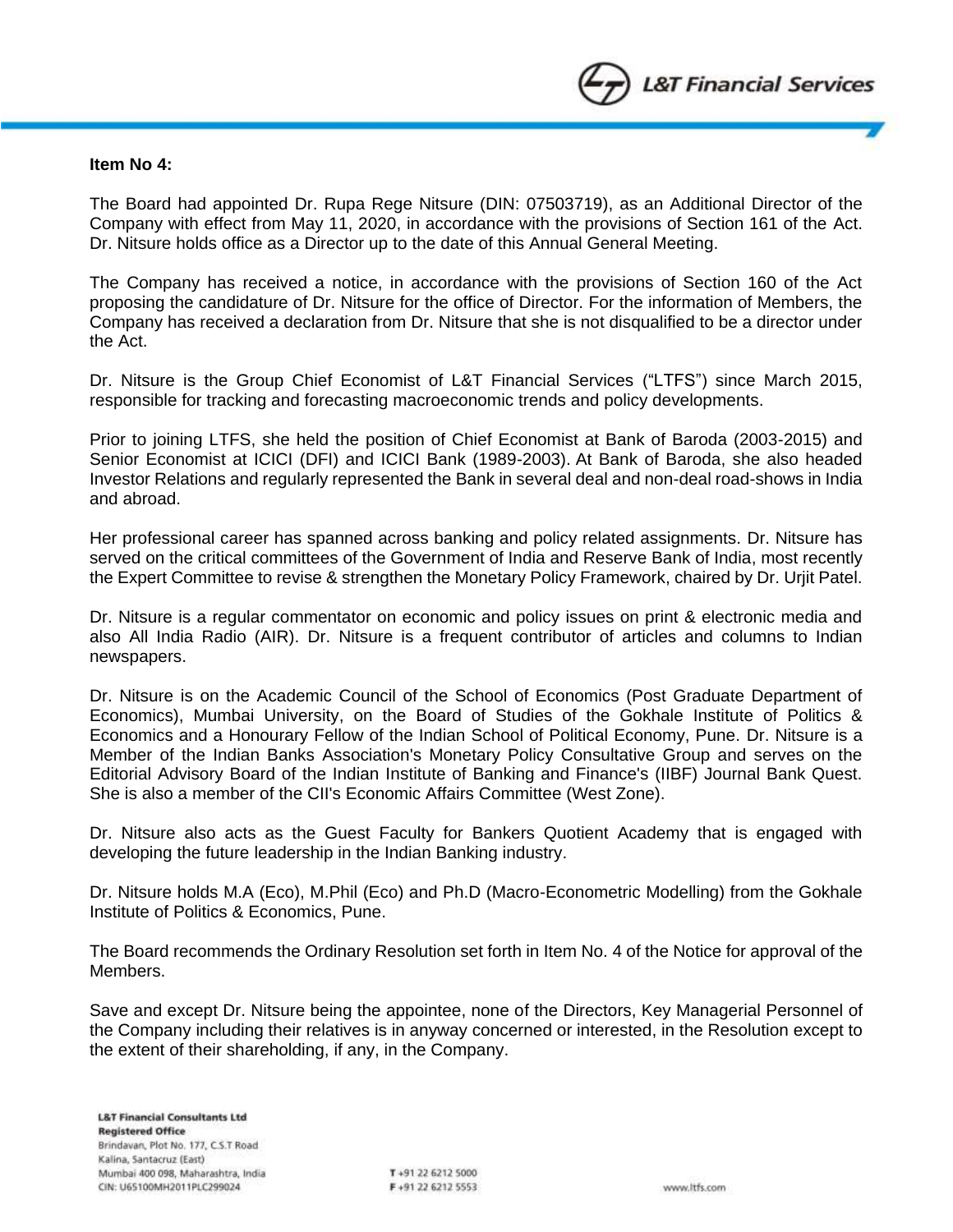

w

# **Additional information of Directors seeking appointment / re-appointment at the Ninth Annual General Meeting pursuant to SS-2:**

| Name of the<br><b>Director</b>                                | <b>Mr. Sunil Prabhune</b><br>(DIN: 07517824)                                                                                                                                                                                                                                                                                                                                                                                                                                                                                                                          | Mr. Sudeep Banerjee                                                  | Dr. Rupa Rege Nitsure<br>(DIN: 07503719)                                                                                                                            |
|---------------------------------------------------------------|-----------------------------------------------------------------------------------------------------------------------------------------------------------------------------------------------------------------------------------------------------------------------------------------------------------------------------------------------------------------------------------------------------------------------------------------------------------------------------------------------------------------------------------------------------------------------|----------------------------------------------------------------------|---------------------------------------------------------------------------------------------------------------------------------------------------------------------|
| Date of<br>Birth/(age)                                        | May 24, 1975 (45 years)                                                                                                                                                                                                                                                                                                                                                                                                                                                                                                                                               | 17,<br>December<br>1969<br>$(49 \text{ years})$                      | December 25, 1961 (58 years)                                                                                                                                        |
| <b>Qualifications</b>                                         | Business Management from<br>Xavier<br>Institute<br>of<br>Management, Bhubaneswar                                                                                                                                                                                                                                                                                                                                                                                                                                                                                      | Management Graduate from<br>the University of Calcutta               | 1. M.A (Eco),<br>M.Phil (Eco) and<br>2.<br>3. Ph.D (Macro Econometric<br>Modelling) from the Gokhale<br>Institute<br>of<br><b>Politics</b><br>&<br>Economics, Pune. |
| Date of first<br>appointment<br>on the Board                  | May 18, 2016                                                                                                                                                                                                                                                                                                                                                                                                                                                                                                                                                          | N.A.                                                                 | May 11, 2020                                                                                                                                                        |
| Remuneration<br>(a) sought<br>to<br>be paid<br>(b) last drawn | $N.A^{(1)}$                                                                                                                                                                                                                                                                                                                                                                                                                                                                                                                                                           | As mentioned in the<br>Statement annexed to the<br>Notice.           | $N.A^{(1)}$                                                                                                                                                         |
| <b>Experience/</b><br><b>Brief Profile</b>                    | Mr. Sunil Prabhune is the Chief<br>Executive of<br>Rural<br>Finance, which includes Micro<br>Farm<br>Equipment<br>Loans,<br>Two-Wheeler<br>Finance<br>and<br>Finance. He also leads the<br>Digital, IT and Analytics strateg<br>y for LTFS.                                                                                                                                                                                                                                                                                                                           | mentioned<br>the<br>As<br>in.<br>Statement annexed to the<br>Notice. | As mentioned in the Statement<br>annexed to the Notice.                                                                                                             |
|                                                               | harbinger<br>of<br>change,<br>A<br>Mr. Prabhune has guided the<br>Equipment<br>Finance<br>Farm<br>business towards enhanced<br>loan book quality, reduced<br>NPAs and strengthening of the<br>collection<br>infrastructure.<br>Digitization<br>of<br>the<br>credit<br>process has enabled the Two-<br>Wheeler Finance business to<br>become a leader in multiple<br>geographies. Mr. Prabhune's<br>ability to focus on details, while<br>keeping an eye on the larger<br>picture, has aided him in<br>realigning<br>the<br>Micro Loan<br>business, and increasing its |                                                                      |                                                                                                                                                                     |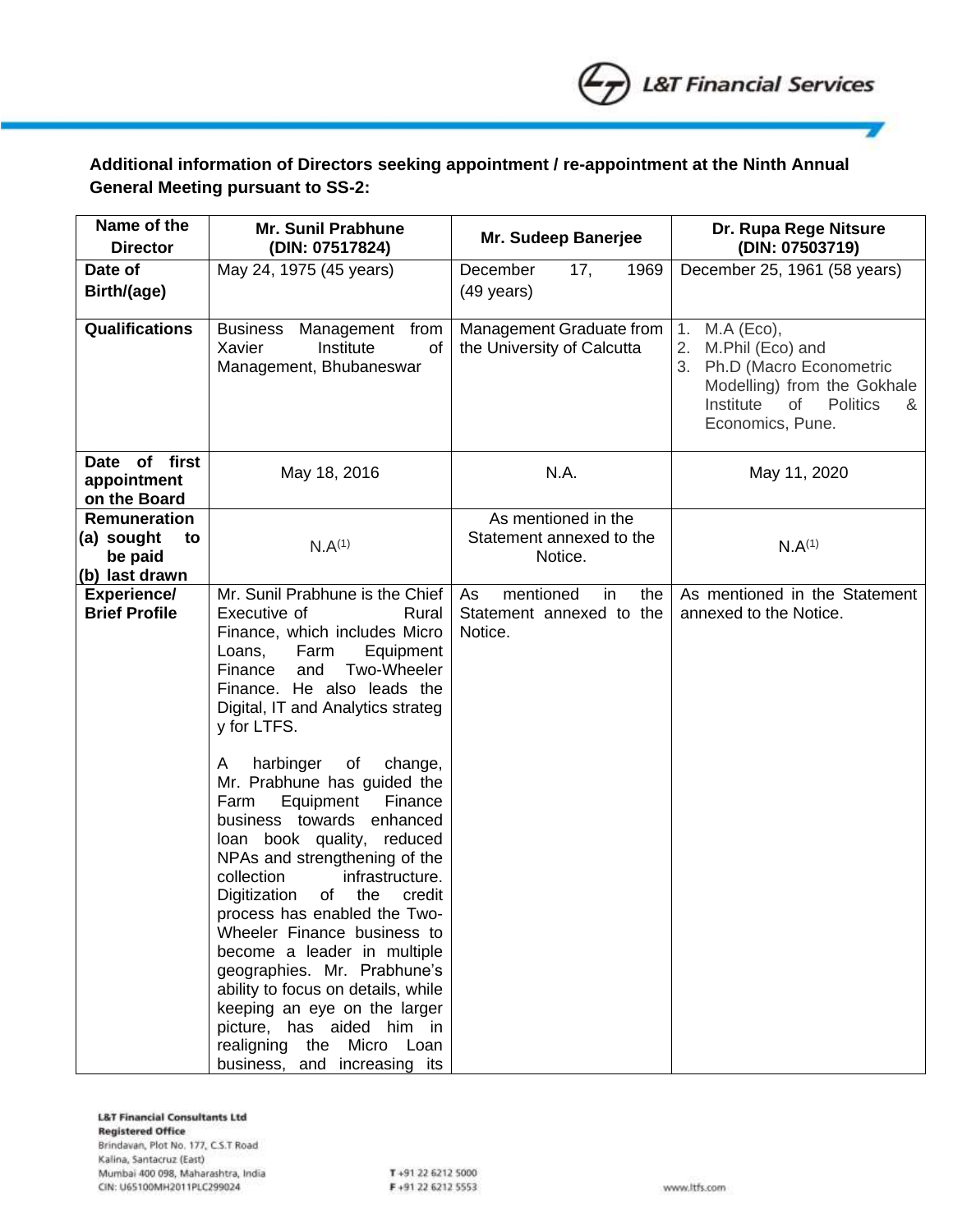

z

| Name of the<br><b>Director</b> | <b>Mr. Sunil Prabhune</b><br>(DIN: 07517824)                       | Mr. Sudeep Banerjee | Dr. Rupa Rege Nitsure<br>(DIN: 07503719) |
|--------------------------------|--------------------------------------------------------------------|---------------------|------------------------------------------|
|                                | national footprint. Under his                                      |                     |                                          |
|                                | leadership, the Rural Finance                                      |                     |                                          |
|                                | business has evolved into a                                        |                     |                                          |
|                                | leader in multiple<br>market                                       |                     |                                          |
|                                | segments and geographies.                                          |                     |                                          |
|                                | In his capacity as the Group                                       |                     |                                          |
|                                | Head - Digital, IT and Analytics,                                  |                     |                                          |
|                                | Mr. Prabhune's focus is on                                         |                     |                                          |
|                                | further<br>enhancing                                               |                     |                                          |
|                                | organizational efficiency and                                      |                     |                                          |
|                                | experience.<br>customer                                            |                     |                                          |
|                                | Additionally, Mr. Prabhune also                                    |                     |                                          |
|                                | leads various inorganic growth                                     |                     |                                          |
|                                | initiatives of the organization, in                                |                     |                                          |
|                                | line with the strategy of driving                                  |                     |                                          |
|                                | the retailisation of the portfolio.                                |                     |                                          |
|                                |                                                                    |                     |                                          |
|                                | Mr. Prabhune plays a pivotal                                       |                     |                                          |
|                                | role leading the Strategic Cost                                    |                     |                                          |
|                                | optimization drive across LTFS,<br>which<br>has<br>the             |                     |                                          |
|                                | helped<br>become<br>organization<br>more                           |                     |                                          |
|                                | Previously<br>competitive.<br>at                                   |                     |                                          |
|                                | LTFS, in his role as the Chief                                     |                     |                                          |
|                                | <b>Human</b><br>Resource<br>Officer,                               |                     |                                          |
|                                | Mr. Prabhune was instrumental                                      |                     |                                          |
|                                | in driving the transformational                                    |                     |                                          |
|                                | organizational<br>journey<br>of                                    |                     |                                          |
|                                | structure and skills, aligning                                     |                     |                                          |
|                                | these initiatives to focused                                       |                     |                                          |
|                                | execution and targeted RoEs.                                       |                     |                                          |
|                                |                                                                    |                     |                                          |
|                                | L&T<br>joined<br>Financial<br>He                                   |                     |                                          |
|                                | Services in 2013 and has more                                      |                     |                                          |
|                                | two<br>decades<br>of<br>than                                       |                     |                                          |
|                                | experience in global<br>and                                        |                     |                                          |
|                                | leadership<br>roles<br>regional                                    |                     |                                          |
|                                | across sectors, particularly in<br>areas of organizational change, |                     |                                          |
|                                | transformation<br>management                                       |                     |                                          |
|                                | and building capabilities for                                      |                     |                                          |
|                                | leadership. He has also headed                                     |                     |                                          |
|                                | process<br>efficiency<br>and                                       |                     |                                          |
|                                | digitization in his<br>previous                                    |                     |                                          |
|                                | roles and has been associated                                      |                     |                                          |
|                                | with organizations like ICICI                                      |                     |                                          |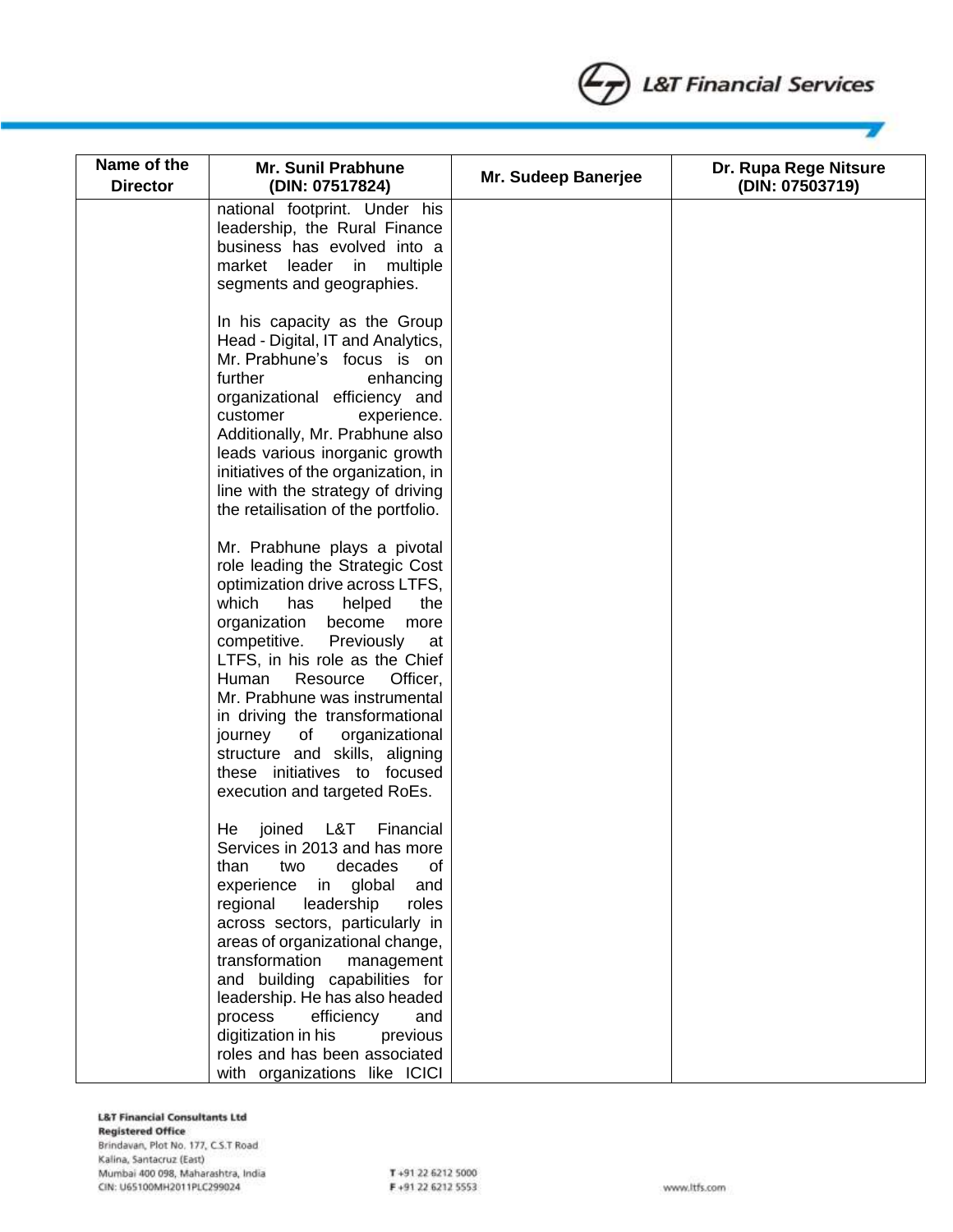

 $\overline{\mathscr{L}}$ 

| Name of the<br><b>Director</b>                                                                                                                       | <b>Mr. Sunil Prabhune</b><br>(DIN: 07517824)                                                                                                                                                                                                                                        | Mr. Sudeep Banerjee                                              | Dr. Rupa Rege Nitsure<br>(DIN: 07503719)                                                                                                                                   |
|------------------------------------------------------------------------------------------------------------------------------------------------------|-------------------------------------------------------------------------------------------------------------------------------------------------------------------------------------------------------------------------------------------------------------------------------------|------------------------------------------------------------------|----------------------------------------------------------------------------------------------------------------------------------------------------------------------------|
|                                                                                                                                                      | Bank, Novartis, GE, and ICI in<br>various capacities in the past.<br>Prabhune<br>Mr.<br>is<br>a Gold<br><b>Business</b><br><b>Medalist</b><br>in<br>from<br>Xavier<br>Management<br>of<br>Institute<br>Management,<br>Bhubaneswar. He is an avid<br>reader and a sports enthusiast. |                                                                  |                                                                                                                                                                            |
| <b>Terms and</b><br>conditions<br>Οf<br>appointment/<br>reappointment                                                                                | Appointed as a Director liable<br>to retire by rotation.                                                                                                                                                                                                                            | As mentioned above in the<br>Statement Annexed to the<br>Notice. | Appointed as a Director liable to<br>retire by rotation.                                                                                                                   |
| <b>Directorship</b><br>held in other<br><b>Companies</b><br>(excluding<br>foreign<br>companies) as<br>on date                                        | 1. L&T Finance Limited<br>2.<br><b>L&amp;T Infra Debt Fund Limited</b><br>3. L&T<br>Infra<br>Investment<br>Partners Trustee Private<br>Limited                                                                                                                                      | Nil                                                              | L&T Infra Debt Fund Limited<br>1.<br>2.<br>L&T<br>Infra<br>Investment<br>Partners Advisory Private<br>Limited<br>3. Mudit Cement Private Limited                           |
| <b>Memberships</b><br>of committees<br>across<br>companies<br>(only Statutory<br><b>Committees as</b><br>constituted<br>under the Act<br>considered) | А.<br><b>Corporate Social</b><br><b>Responsibility Committee</b><br>1. L&T Financial Consultants<br>Limited<br>required to be B. Stakeholders Relationship<br><b>Committee</b><br>1. L&T Finance Limited                                                                            | Nil                                                              | A. Corporate Social<br><b>Responsibility Committee</b><br>1. L&T Financial Consultants<br>Limited<br>2. L&T<br>Infra<br>Investment<br>Partners Advisory Private<br>Limited |
| Shareholding<br>the<br>in.<br>Company<br>(Equity) as on<br>March 31, 2020                                                                            | One share held jointly with<br>L&T Finance Holdings Limited.                                                                                                                                                                                                                        | Nil                                                              | Nil                                                                                                                                                                        |
| <b>Relationship</b><br>with<br>other<br><b>Directors</b><br>Manager / Key<br><b>Managerial</b><br><b>Personnel</b>                                   | None                                                                                                                                                                                                                                                                                | None                                                             | None                                                                                                                                                                       |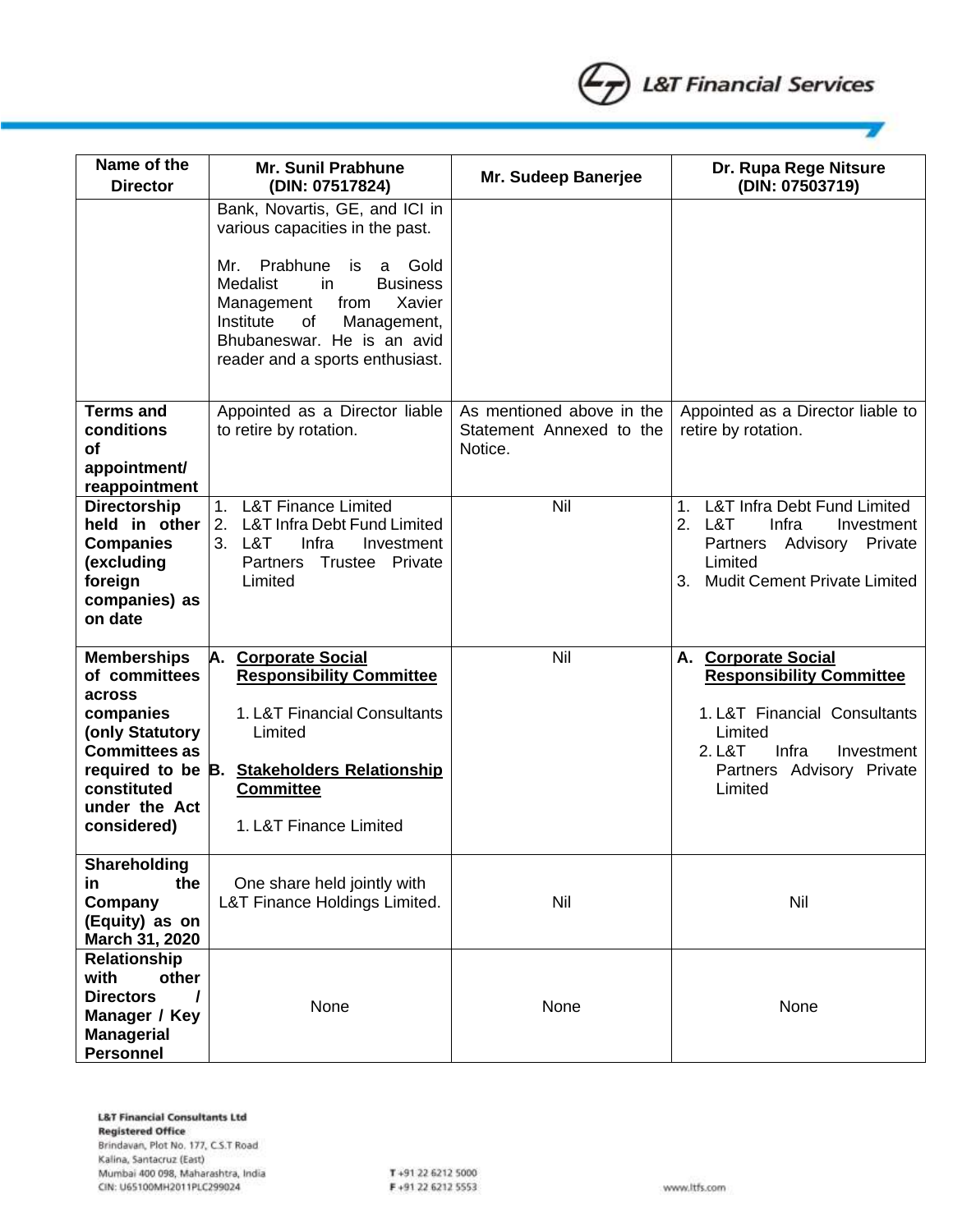

| Name of the                                                                             | <b>Mr. Sunil Prabhune</b>                      | Mr. Sudeep Banerjee | Dr. Rupa Rege Nitsure |
|-----------------------------------------------------------------------------------------|------------------------------------------------|---------------------|-----------------------|
| <b>Director</b>                                                                         | (DIN: 07517824)                                |                     | (DIN: 07503719)       |
| <b>Number</b><br>оf<br><b>Board</b><br>meetings<br>attended<br>during the FY<br>2019-20 | All meetings (i.e. six out of six<br>Meetings) | N.A.                | N.A. (2)              |

*(1)Mr. Sunil Prabhune and Dr. Rupa Rege Nitsure is in the services of L&T Financial Services ("LTFS") and draws remuneration from another company within the LTFS. No commission or sitting fees is paid separately for attending the meetings of the Board and/or any Committee of the Company. (2) Dr. Rupa Rege Nitsure was appointed as a Non-Executive Director with effect from May 11, 2020.*

> By Order of the Board of Directors For **L&T Financial Consultants Limited**

**Gufran Ahmed Siddiqui Authorised Signatory** 

Date: July 3, 2020 Place: Mumbai

**L&T Financial Consultants Ltd Registered Office** Brindavan, Plot No. 177, C.S.T Road Kalina, Santacruz (East) Mumbai 400 098, Maharashtra, India CIN: U65100MH2011PLC299024

T+91 22 6212 5000 F+91 22 6212 5553

www.ltfs.com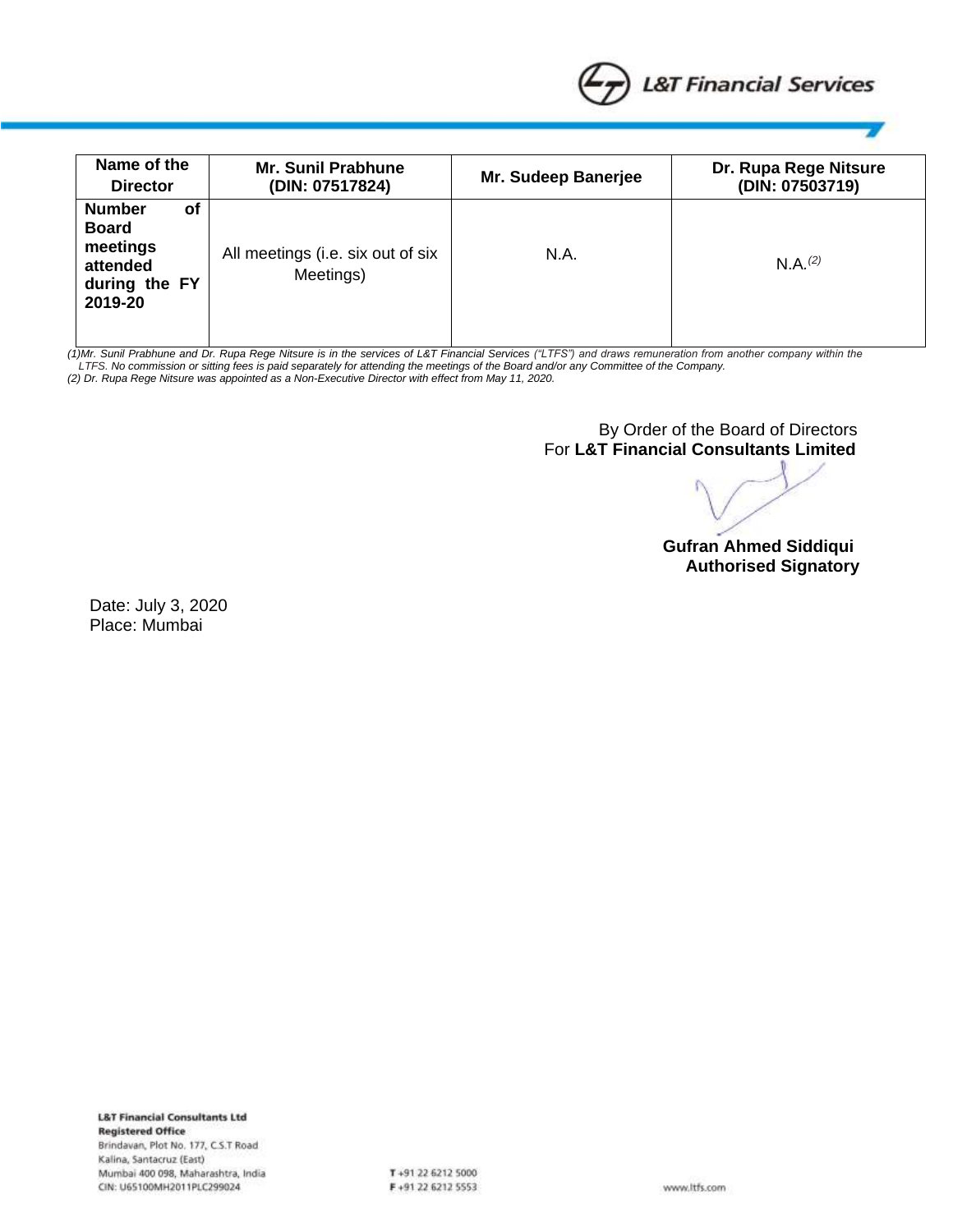

## **L&T Financial Consultants Limited**

**Registered Office:** Brindavan, Plot No. 177, C.S.T. Road, Kalina, Santacruz (East), Mumbai - 400098 **CIN:** U65100MH2011PLC299024 **E-mail:** secretarial@ltfs.com **Website:** [www.ltfs.com](http://www.ltfs.com/) **Phone no.:** +91 22 6212 5000 **Fax:** +91 22 62125553

# **ATTENDANCE SLIP**

## **NINTH ANNUAL GENERAL MEETING – TUESDAY, JULY 28, 2020, AT NOON**

(Please fill in the Attendance Slip and hand it over at the entrance of the meeting hall)

| Folio No. |  |
|-----------|--|
|           |  |
| Name      |  |
| Address   |  |
|           |  |

## **I certify that I am a registered member/proxy for the registered member of the Company**.

I hereby record my presence at the Ninth Annual General Meeting of the Company held at Brindavan, Plot No. 177, C.S.T. Road, Kalina, Santacruz (East), Mumbai - 400 098 on Tuesday, July 28, 2020, at Noon.

...................................... .................................. ............................... First / Sole holder / Proxy Second holder / Proxy Third holder / Proxy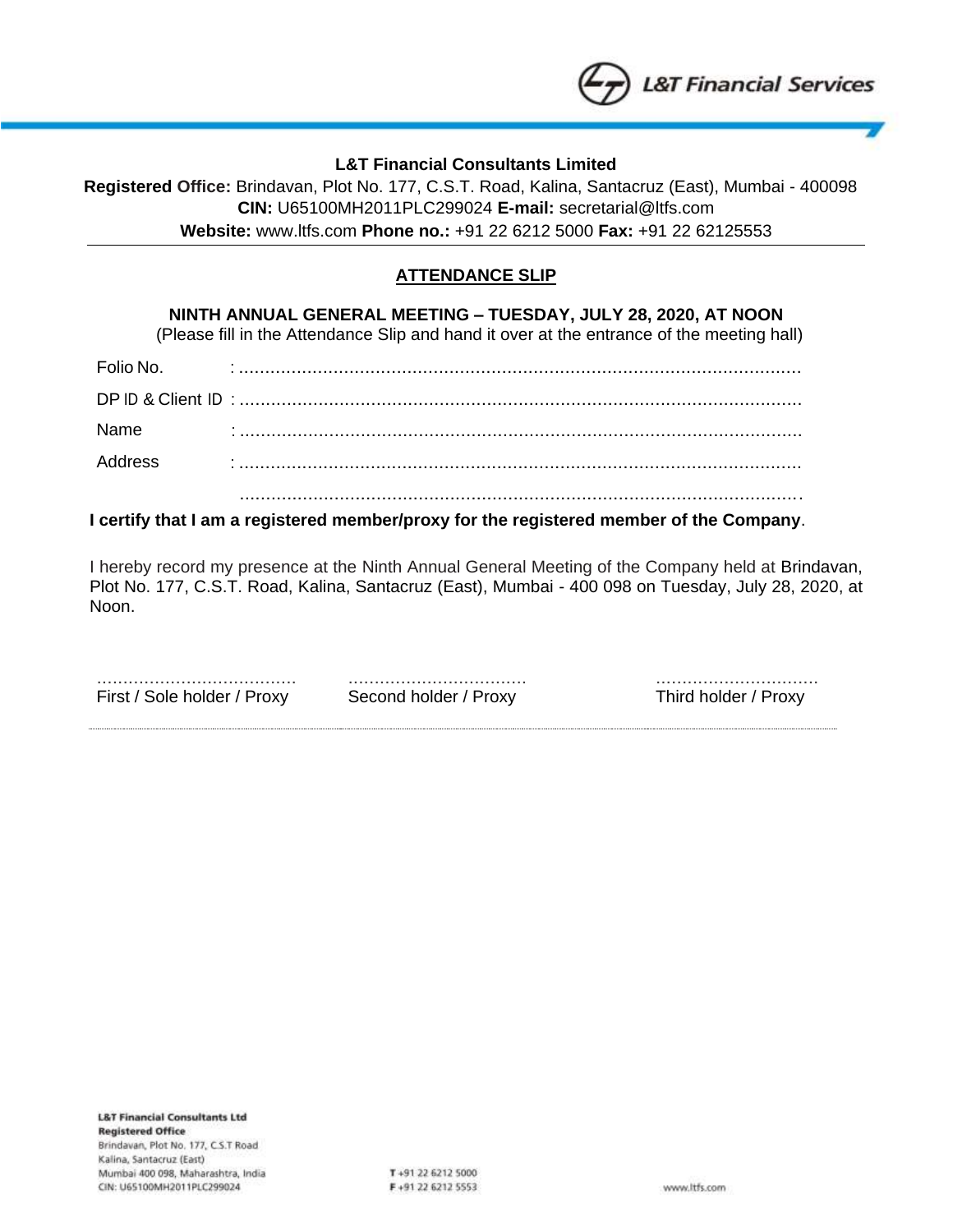

#### **L&T Financial Consultants Limited**

**Registered Office:** Brindavan, Plot No. 177, C.S.T. Road, Kalina, Santacruz (East), Mumbai - 400098 **CIN:** U65100MH2011PLC299024 **E-mail:** secretarial@ltfs.com **Website:** [www.ltfs.com](http://www.ltfs.com/) **Phone no.:** +91 22 6212 5000 **Fax:** +91 22 62125553

## **PROXY FORM Form No. MGT-11**

[Pursuant to Section105 (6) of the Companies Act, 2013 and Rule19 (3) of the Companies (Management and Administration) Rules, 2014]

| hereby appoint:                 |  |
|---------------------------------|--|
| <b>DPID &amp; Client</b><br>ID  |  |
| Folio No.                       |  |
| Registered address<br>E-mail ID |  |
| Name of the member(s)           |  |
|                                 |  |

**as my/our proxy to attend and vote (on a poll) for me/us and on my/our behalf at the Annual General Meeting of the Company, to be held at Brindavan, Plot No. 177, C.S.T. Road, Kalina, Santacruz (East), Mumbai – 400 098 on Tuesday, July 28, 2020, at Noon and at any adjournment thereof in respect of such resolutions as are indicated below:**

#### **Ordinary Business:**

1. Adoption of the audited financial statements of the Company together with the report of the Board of Directors and the Auditors thereon for the financial year ended March 31, 2020.